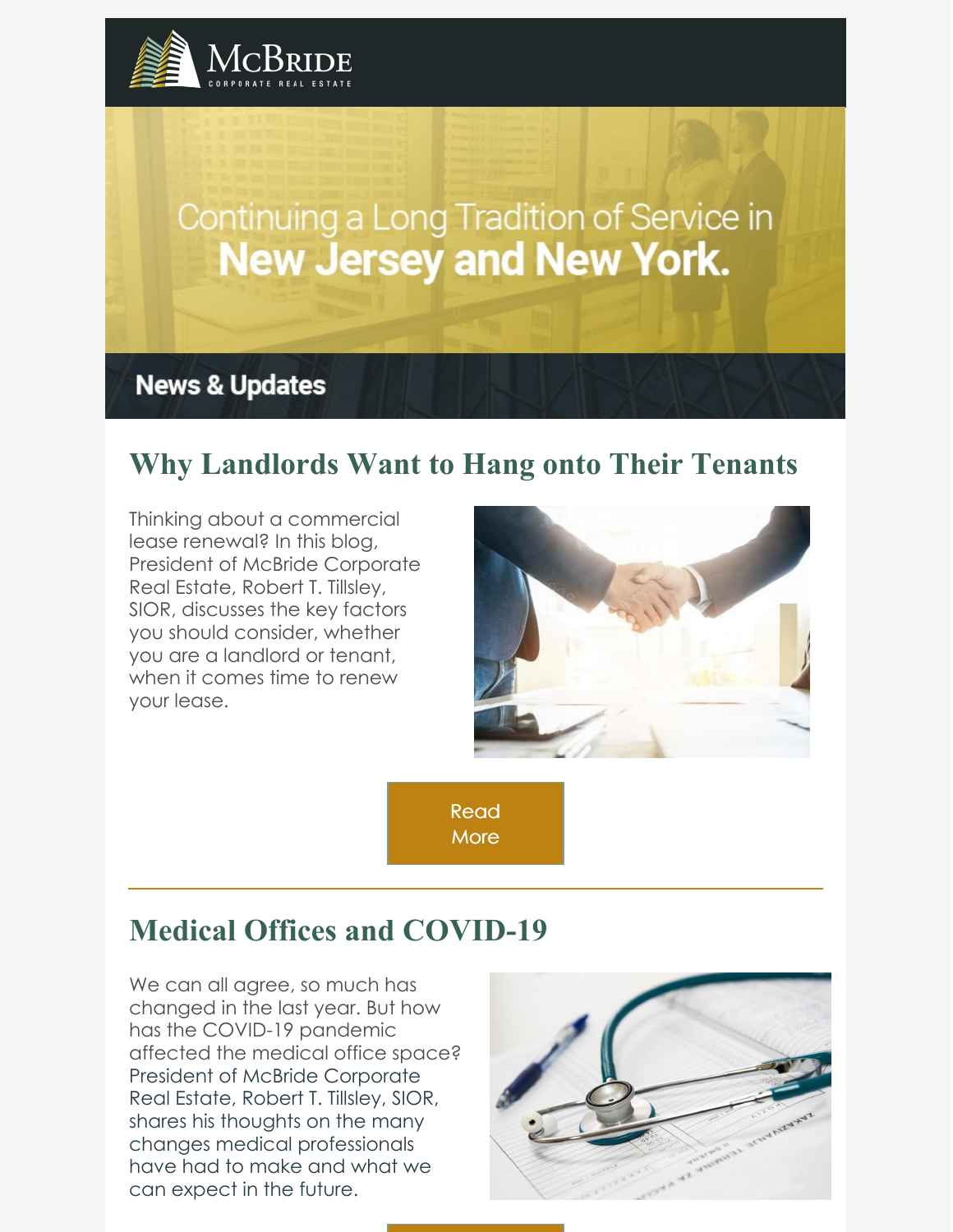[Read](https://www.mcbridecorpre.com/whats-transpired-in-medical-offices-since-the-covid-outbreak/)

#### **More**

## **Vodanet Success Story**

Are you finding it difficult to find the perfect space for your business? McBride's Jeff St. Thomas and Kevin O'Rourke worked with Vodanet Systems LLC, a company that manages and maintains IT infrastructure, to find a new space that fits their growing company.



[Read](https://www.mcbridecorpre.com/success-stories/) **More** 

## **Property Spotlights**

#### NEW TO MARKET!

#### 24 [Kilmer](https://looplink.mcbridecorpre.com/Listing/24-Kilmer-Rd-Edison-NJ/22712104/) Road [Edison,](https://looplink.mcbridecorpre.com/Listing/24-Kilmer-Rd-Edison-NJ/22712104/) NJ

75,000 SF of 4-Star Industrial Space Available in Edison, NJ



#### 505 [Windsor](https://www.loopnet.com/Listing/505-507-Windsor-Dr-Secaucus-NJ/22604789/) Drive [Secaucus,](https://www.loopnet.com/Listing/505-507-Windsor-Dr-Secaucus-NJ/22604789/) NJ

24,061 SF of industrial space available in Secaucus, NJ



### 1 [Carletondale](https://www.loopnet.com/Listing/1-Carletondale-Rd-Ringwood-NJ/21518514/) Road